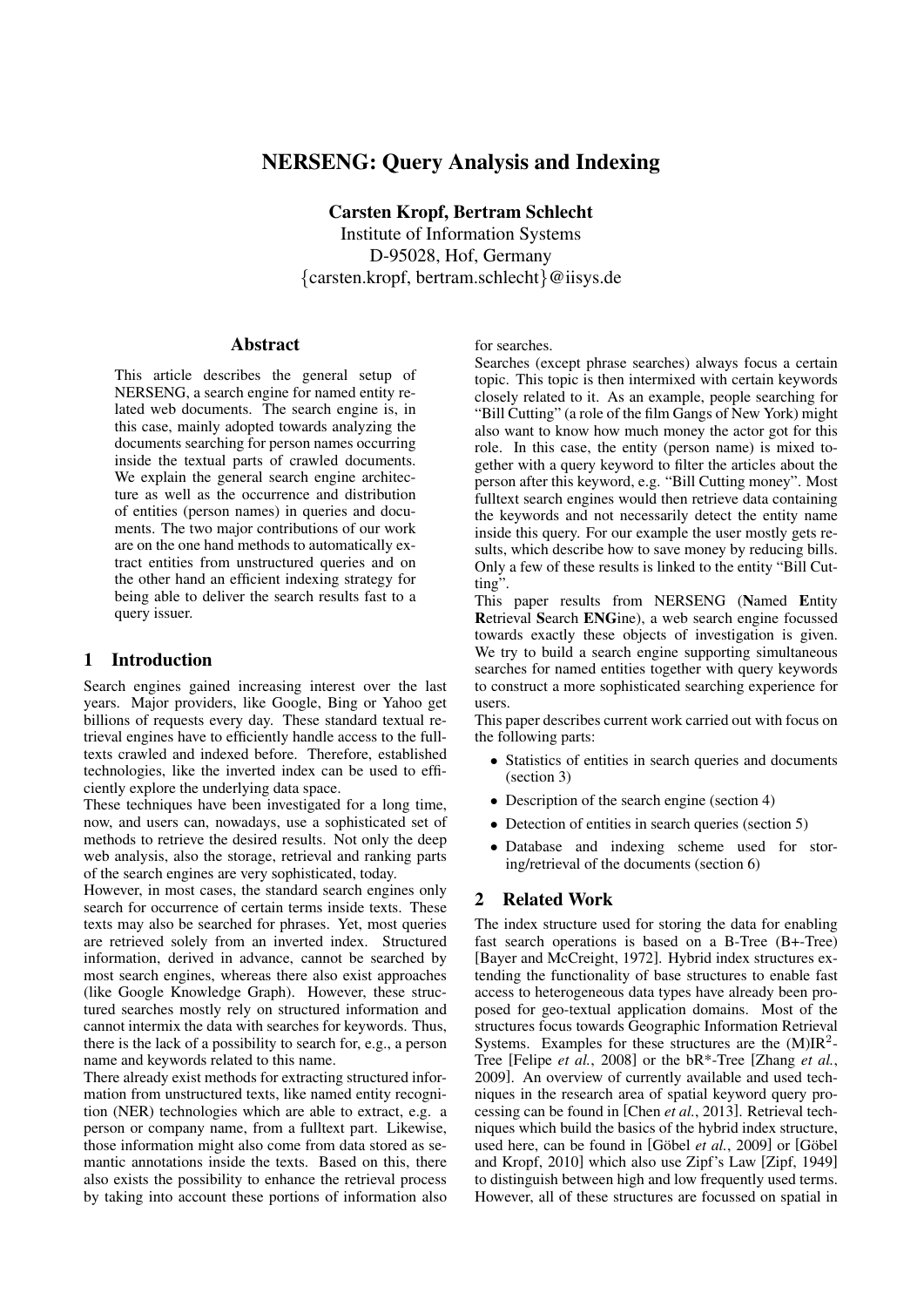combination with textual searches whereas this paper focusses on a combination between texts and entities occurring inside the textual parts extracted in advance.

A compressed trie [Morrison, 1968] is used for extracting candidates from the particular search queries.

[Cheng *et al.*, 2007] deals with query construction and ranking of entities in an entity-based search engine, though we do not want a user to learn a new syntax for search queries. [Guo *et al.*, 2009] describes a probabilistic approach for finding named entities in queries. However, we are of the opinion that within a search engine, a statistical approach is slower than using a trie. Within [Kumar and Tomkins, 2009] the behaviour of online search queries is discussed and it is shown that queries can be divided into different classes, e.g. URL-queries.

## 3 Entities in Queries and Documents

In order to show that an entity-based search engine adds some value compared to a traditional one we have to show that a certain percentage of queries contains an entity, in our case a person. [Kumar and Tomkins, 2009] show that 52.9% of all web queries contain a structured object, e.g. a product, a location or a person. But for our work we are temporarily only interested in the amount of queries containing a person. Since no entity-annotated corpus for search queries is, to our knowledge, freely avaible, we try to approximate this number, with different algorithms explained in the following.

### 3.1 Approximation of Search Queries with Entities

Named Entity Recognition usually considers the semantic structure of a text. However search queries have in most cases no semantic structure, e.g. from the query "Bill Cutting money" no conclusion can be made whether "Bill Cutting" refers to a person or not. For the approximation of search queries with entites we use an approach which disregards the semantics of the queries. It will be described in the following.

As a data base for the approximation we use the AOL Query Log<sup>1</sup>, which includes a total of  $\sim$  36M search queries. Since the corpus contains many duplicate queries and this would influence our measurement results we removed redundant elements and created a list which contains ∼ 11M unique queries. Our approach to find persons in queries is a lookup in a name list. We first split queries at whitespaces into single words. After that we check if one of the words is included in the name list. At this point we ignore the capitalization of the single words and names, because web search queries mostly consist of lowercase letters. The list itself was created from the data of the 1990 U.S. Census list of surnames and first names<sup>2</sup>. This method shows the result that 50.64% of the queries contain a name. This outcome is based on the fact that some elements of the name list have ambiguous meanings, e.g. the list includes the last name 'in' which is one of the most common words in english. Due to this we tried to filter the list, removing all words which have ambiguous meanings. Our first approach uses WordNet (see [Miller, 1995]), a lexical database for the English language. We make the assumption that an element of the name list, which is also included

in WordNet, has other meanings than just the name and remove the element from the list. Our result with this filtered list is that 13.75% of all queries contain a name. However WordNet includes also names, mostly of famous or historical persons, so our first assumption isn't quite correct and we removed words from the list which are actual names and have no other meaning. Consequently we implemented a second algorithm for filtering the name list (see algorithm 1).

```
Algorithm 1: filterList(names)
```

```
Generate the filtered name list
  FN from the given census name list
1 for n \in names do
     // Generate similary word list
     from WordNet
2 \mid S.add(n)
\mathsf{s} S.add(similarWords(name, \alpha))
     // Check the shape of each element
     of S. If it's a potetial name add
     it to C
4 for s \in S do
\mathfrak{s} | if hasNameShape(s) then
\bullet | | C.add(s)
     // Sum up the probability of every
     word in S and C
7 \mid PS = sumProb(S)\text{8} | PC = sumProb(C)
     // Check if the relation between
     PC and PS ist greater then a given
     factor \beta. If yes add it to the
     filtered name list
\bullet if PS != 0 then
10 if PC/PS \geq \beta then
11 | FN.add(n)
```
Thereby the method "similarWords" generates a list of similar words from the original name using WordNet. Initially, all synsets (a set of synonyms) of the "name" parameter are loaded from WordNet. Every word of a single synset is checked whether the Levenshtein distance (see [Levenshtein, 1966]) is less than the passed paramter  $\alpha$ . In this case, the word is added to a return list which forms the set S together with the original name. A small  $\alpha$  parameter allows only words which differ in a few letters from the original word, whereas a high  $\alpha$  parameter, e.g. ten, allows completely different words. Thus, a set C is generated, which contains all the potential names of S. A word in S is a potential name if it passes the "hasNameShape" method, which checks if the first character the given word is uppercase and the following characters are lowercase, with the return value true. Then the summed word probabilities of the sets C and S are calculated and stored in the variables PS and PC. For this the word distribution, within the two corpora Reuters TRC2 and RCV1<sup>3</sup>, serves as a data base. If the ratio of these probabilities is greater than  $\beta$ , the word is added to the filtered name list. In figure 1 the number of queries that contain entities, for different values of  $\alpha$ and  $\beta$  is shown.

We see that the higher the selected values of  $\alpha$  and  $\beta$ 

<sup>1</sup> http://www.gregsadetsky.com/aol-data/, accessed 2013-06- 20

<sup>&</sup>lt;sup>2</sup>http://www.census.gov/genealogy/www/data/1990surnames/ names files.html, accessed 2013-06-20

<sup>3</sup> http://about.reuters.com/researchandstandards/corpus/, accessed 2013-06-18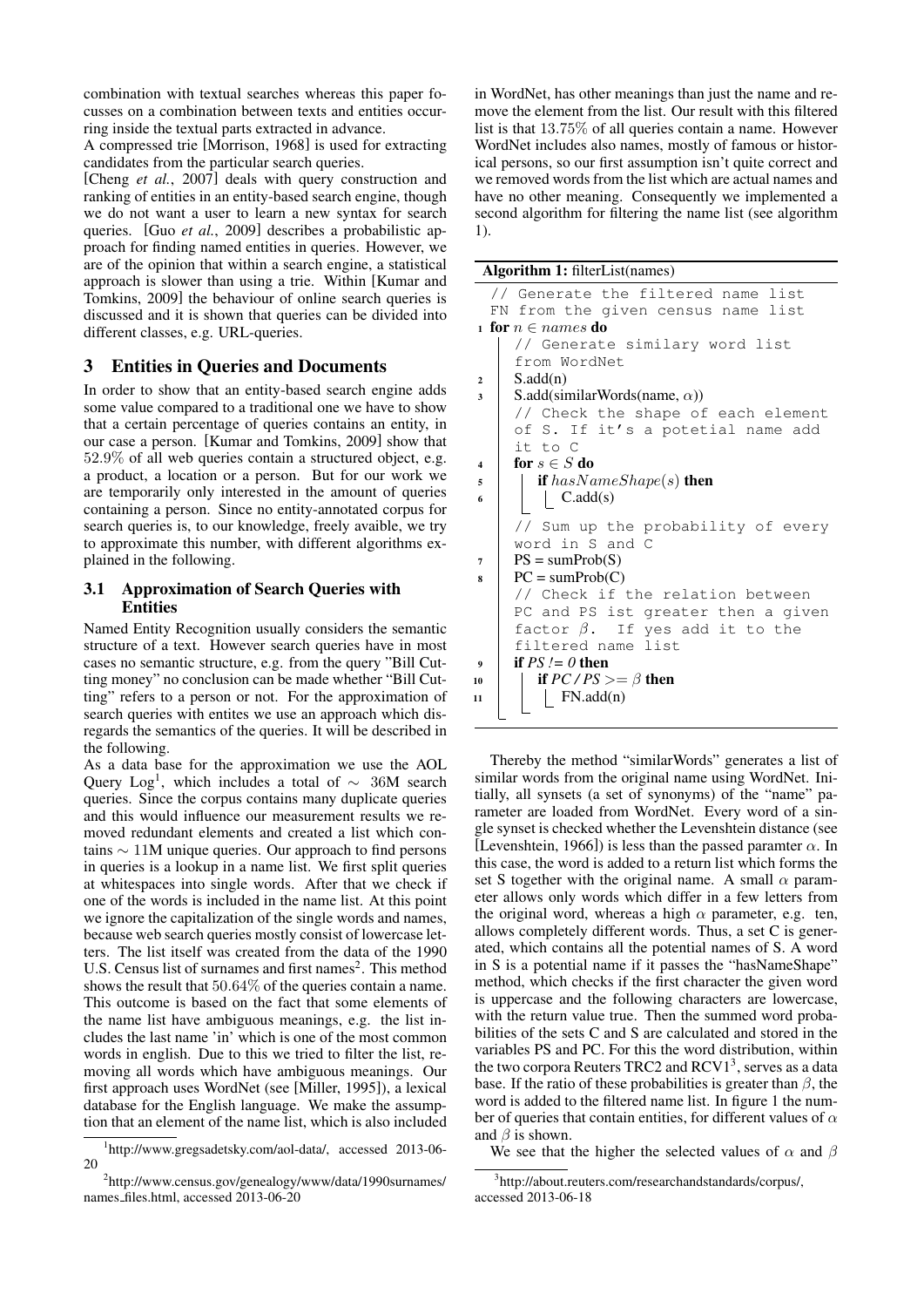

Figure 1: Queries with entities for different  $\alpha$  and  $\beta$  values

are, the more names are filtered out of the list. From a certain level of the  $\alpha$ -value the number of filtered names does not increase any longer , because every word from every synset is added to S. With a  $\beta$  value of 100% only names are accepted, for which the Sets C and S are identical. We cannot make definitive statements about accurate values of alpha and beta, at the moment. However, we have manually checked 2000 queries and 326 of them contain a person (16.3%). So we imply that a  $\alpha$  value of nine and a  $\beta$  value of 95% brings the best results.

#### 3.2 Distribution of Entities to Documents

To determine the distribution of entities to documents the Reuters RCV1 corpus was automatically annotated using the Stanford NER system (see [Finkel *et al.*, 2005]) which is part of the Stanford Core  $NLP<sup>4</sup>$ . As models we used the "english-left3words-distsim.tagger" for the part of speech tagger and "english.all.3class.distsim.crf.ser.gz" for the ner system. The corpus contains a total of 806K documents from those 491K include entities, in our case persons. Overall the corpus contains  $\sim$  486K entities. As  $\frac{491000}{806000} \approx 61\%$  of the total document corpus contains person names as entities and our work focusses on crawling web sites containing news, we are optimistic that also in a realistic data environment a large percentage of the crawled documents will contain entities.



Figure 2: Distribution of Entities to Documents

The distribution of entities to documents of Reuters RCV1 dump can be seen in figure 2. The maximum number of entities inside documents is 1064. All documents from Reuters RCV1 that contain persons have an average size of 289.69 words and 5.73 entities. The distribution shows an extreme positive skewness which means that most of the documents contain less than or exactly 7 entities (third quartile). Therefore, we are optimistic that on the one hand building the hybrid index, described later, and (re-)building the trie is sufficiently fast.

#### 4 Search Engine Architecture

As the main contributions of this work, entity detection and hybrid indexing, are embedded in a search engine application, we will describe shortly the process to get documents from the web, analyze the data and store them in a database for retrieval via a search engine.

Figure 3 displays an overview over the entire search engine



Figure 3: Overview over the Search Engine Architecture

architecture with the particular main contributions of our research work embedded inside. The particular individual parts are described in a little more detail in the following subsections.

#### 4.1 Crawling and Analyzing

The first two parts in the document generation are crawling and analysis of the crawled documents. Therefore, two possibilities are given to retrieve documents from the web. On the one hand, there exists the possibility to crawl the web documents just by seeding a list of uniform resource identifiers (URIs) which is then input into a deep web analysis. Then, the list of URIs to be crawled from each initial URI is generated sequentially and queued to be crawled in a later step. On the other hand, there exists a module to crawl based on RSS feeds. There again, an initial seed of sites is generated (manually) whose RSS information are retrieved repeatedly based on the time restrictions given by each individual site which offers the RSS feed information. The crawler may, based on the given information, therefore download portions of information from the web which are analyzed in a further step. The boilerpipe<sup>5</sup> library is thereafter used to extract the boilerplate free fulltext. This approach serves to derive the "really" relevant information from the crawled sites to remove, e.g. advertisements or link lists from the web page content which is then used for

<sup>4</sup> http://nlp.stanford.edu/software/corenlp.shtml, accessed 2013-06-20

<sup>5</sup> https://code.google.com/p/boilerpipe/, accessed 2013-06-10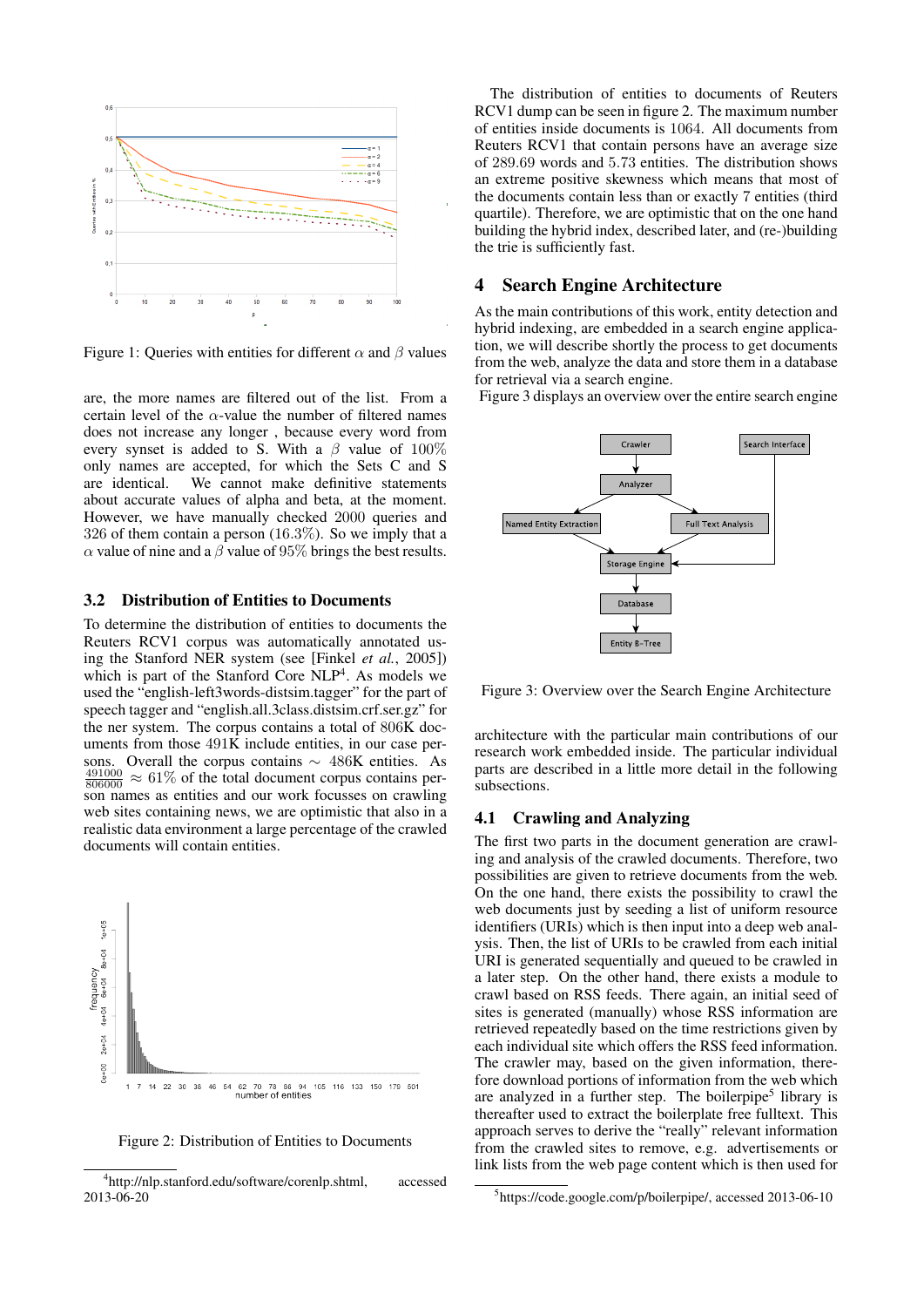further analysis steps.

The analysis needs to take into account the particular features to be extracted from the texts. These should be prepared in order to store them in the database environment, we will describe in the following. The fulltext part is split into individual terms using normalization (e.g. character normalization and stemming) and thus pre-processed for the use of the hybrid index structure. This process is executed using the Apache Lucene<sup>6</sup> library. The other part, besides the fulltext to be extracted from the crawled web documents are the entities. As described in section 3, the named entities in our case with focus on person names are extracted from the documents using the Stanford NLP library modules with appropriate models to analyze the web articles.

### 4.2 Indexing Environment

For indexing the data crawled and analyzed in advanced, we use a relational database system. The h2 database<sup>7</sup> is used as the database server, in this case. This section details the setup and adaptions made for the h2 database to run properly for storage of the search engine.

The database itself was extended to allow custom index structures to be set up on tables which are loaded from external places. As the database is implemented in Java, there exists a mechanism to load the index structures from jar files and instantiate them as access methods for certain columns.

For enabling the h2 database to load external index structures from jar files, two tables are introduced which store information about the access structures:

- *INDICES*, storing the information about the index structures available for the database and
- *OPCLASSES*, storing information about so called operator classes which make the index structures, which are generalized, work for specific data types.

| Table            | Column       | <b>Meaning</b>        |
|------------------|--------------|-----------------------|
| <b>INDICES</b>   |              |                       |
|                  | ID           | Primary Key           |
|                  | <b>NAME</b>  | Name of the           |
|                  |              | index structure       |
|                  | <b>FILE</b>  | File name to find     |
|                  |              | the index in          |
| <b>OPCLASSES</b> |              |                       |
|                  | ID           | Primary Key           |
|                  | <b>NAME</b>  | Name of the           |
|                  |              | operator class        |
|                  | <b>FILE</b>  | File name to find     |
|                  |              | the operator class in |
|                  | <b>INDEX</b> | Index reference       |
|                  |              | (Foreign Key)         |

Table 1: Table Definition of the custom tables for index structure dynamic loading

The indices table stores information about the index name and the file name which contains the index structure. The table *OPCLASSES* stores information about a certain operator class which is linked to an index structure. The operator class serves as concrete implementation of certain functionality required by a particular index structure to be able to deal with a certain kind of data stored inside the database table. An operator class for a B-Tree implementation could thus provide functions for comparing or ordering several values.

Besides the two database tables, also the SQL command for creating index structures was extended inside the h2 database so that the names of the index structure (as seen in table 1) and the name of the respective operator class may be passed to this command. The syntax of the modified

```
CREATE { [ UNIQUE ] [ HASH ] [ indexType ]
 INDEX [ [ IF NOT EXISTS ] newIndexName ]
 | PRIMARY KEY [ HASH ] } ON
 tableName ( indexColumn [,...] )
 [ USING opclassType ]
```
Figure 4: Syntax of the modified Create Index Command

command can be seen in figure 4. The fields *"indexType"* and *"USING opclassType"* are the basic extensions done to the command. The index loader then looks inside the indices table for the name specified by *"indexType"* and the associated operator class from opclasses given in *"USING opclassType"*. Therefore, for setting up an index called "bitlistbtreeindex" on a table called "documents" using the column "doc" and the associated operator class "docopclass" can be done as in the following statement: CREATE bitlistbtreeindex INDEX ON documents (doc) USING docopclass.

These are the general adaptions we have done to the h2 database to enable it to extend the index structures currently available and to create new index structures based on the h2 basic definitions.

## 4.3 Query Interface

The query interface we present to the user does not differ from standard query interfaces from retrieval engines. Our goal is not to let the user select a certain type of entity to search for based on a pre-defined input field but to parse the query components directly from the query. Therefore, we decided only to have one field to enter the keywords in and not distinguish between fulltext keyword part and named entity (person name) part. The query interface is directly connected to the storage engine which serves the data stored inside the database using the hybrid index structure, described in section 6.

## 5 Entity Detection in Search Queries

Extracting the existing entities from the unstructured search queries is one of the most important aspects in this search engine. We try to achieve this without the need of specifying additional input fields. Therefore, we need methods to separate the query keywords from entity search candidates in unstructured queries.

Hypothetically, each of the used query keywords might be a candidate for an entity to be found. Initially, every sequence of query keywords may be regarded as a candidate for the entities. Therefore, a mechanism has to exist to filter candidates in order to leave the search effort low when communicating with the database. We chose a compressed trie variant stored in main memory for entity

<sup>6</sup> http://lucene.apache.org/core/, accessed 2013-06-19

<sup>7</sup> http://www.h2database.com/html/main.html, accessed 2013- 06-07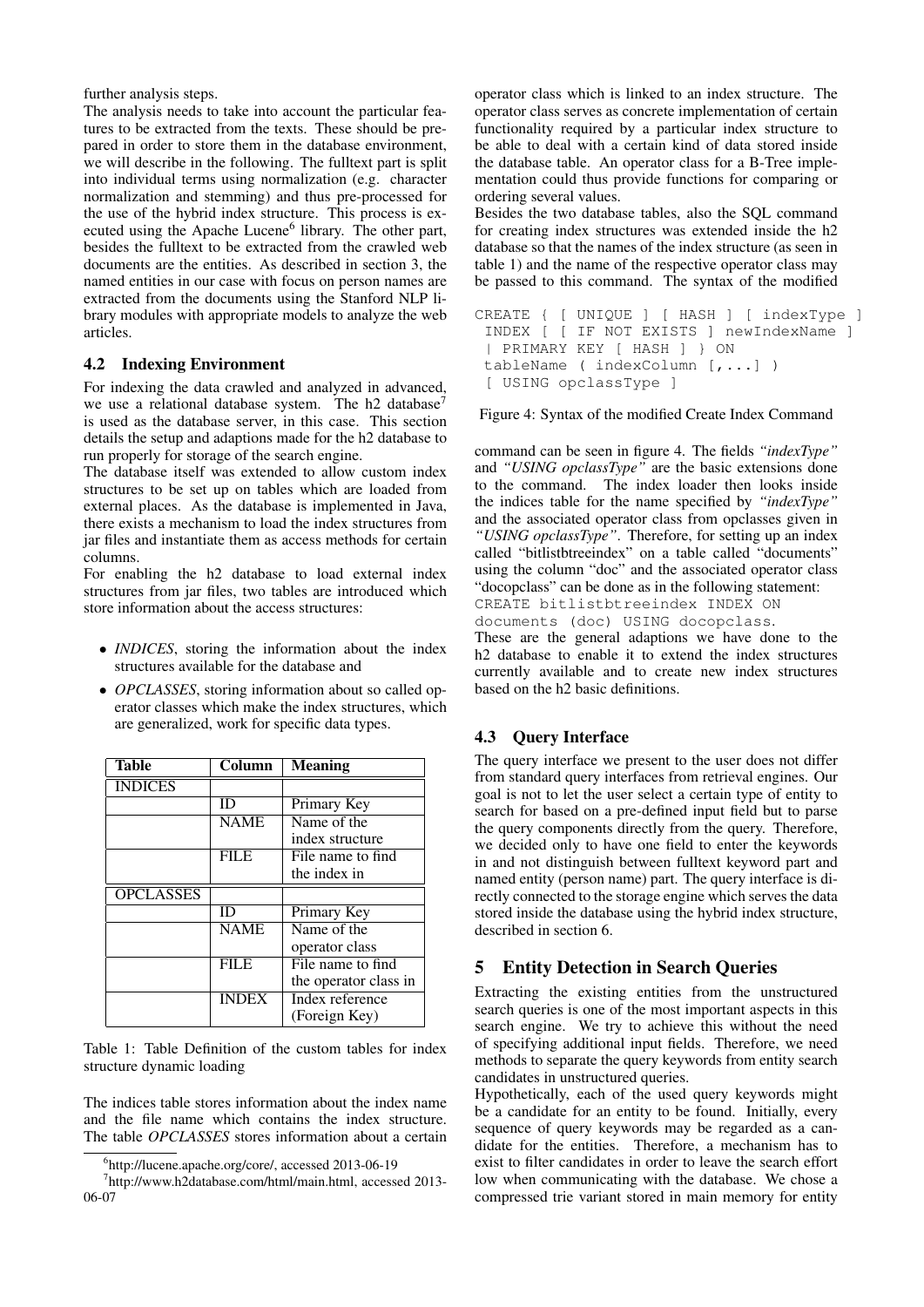candidate filtering.

This compressed trie is set up on top of the entities extracted from the already stored documents inside the existing database. This structure might also be used for auto-completion functionalities in the future. Based on the document statistics used in our test setup, we built the compressed trie to determine the resource allocation inside a real world scenario.

For approximating the performance of the compressed trie, we choose to evaluate the annotated RCV1 corpus (see 3.2).

The different candidates are generated based on the assumption that entities containing more than one word are always written in sequence. Consider, e.g., the query phrase  $S = (Barack, Obama, electron)$  as input to the search. Therefore, we generate a set of a set of n-tuples  $Q = \{T_1, T_2, \ldots, T_n\}$  with cardinalities  $|Q| = n$  and  $|T_i| = n - (i - 1), 0 < i \leq n$  from the initial n-tuple of keywords  $S = (w_1, w_2, \dots, w_n)$ , where  $w_k$  is the keyword at position  $k$  and  $n$  is the length of the search query. For each  $T_i = \{E_{1,i}, \ldots, E_{n-(i-1),i}\}\in Q$  applies that  $E_{k,i} = (w_k, w_{k+1}, \ldots, w_{k+i}), k \leq n-i$  is a tuple of length  $i$ . That means, that from an initial query, we generate a set of all candidates  $C = T_1 \cup T_2 \cup \ldots \cup T_i$ with the cardinality  $|C| = \sum_{x=1}^{n} x$  which are subsequently checked for being entities. From a human point of view, it is probably obvious that "Barack Obama" is the entity meant by the query issuer. The approach, described above, then generates the following set of tuples:  $Q =$  ${T_1 = \{(\text{Barack}),(\text{Obama}),(\text{electron})\}, T_2 =}$  $\{(\texttt{Barack}\space \texttt{Obama}), (\texttt{Obama}\space \texttt{electron})\}, T_3$ {(Barack Obama election)}}.

As there exist only ∼ 486K entities, generated by the approach, described above, in total (inside RCV1) and, based on our measurements, the compressed trie consists of ∼ 618K nodes, storing this structure in main memory results in ∼ 200 MB. The memory measurement is carried out in Java and thus can only serve as an approximate value. Storing this structure in main memory should not result in any problems on currently used server machines.

The check for candidates is performed using the previously generated compressed trie. Each of the generated tuples is looked up inside the trie and if it is found there, it may be considered a final candidate entity. For being able to retrieve the candidates as described before , they are also stored in the database like this while extracting the information from the documents. These candidate entities are then sent to the database, currently using an *"OR"* conjunction, and retrieve the data using the hybrid index structure, described in section 6. Additional ranking procedures might, in future, take the presence of multiple individual entities into account. The ranking procedure and final retrieval process is, however, not yet implemented and still subject of discussion.

The average query size, determined from AOL Query Log, is ∼ 3.014 words per query. Therefore, if we ceil the value to 4, we get a total average amount of entities to be checked first in the trie and afterwards inside the hybrid index of  $\sum_{x=1}^{4} x = 10$ .

We executed short performance measures on the compressed trie. The most important property, here, is the insertion time as it affects the entire process during crawling and the search effort of a trie is well known as  $O(1)$  because it is only related to the length of the input. Therefore, we instantiated the compressed trie from the database to create it freshly (e.g. in case of a data loss, when it is simply contained in main memory). We used, again the prepared Reuters data and imported all known entities into the trie implementation. Importing the existing data of ∼ 486K entities extracted as described before, the insertion procedure took in average  $\sim$  7500 $ms$ . The entire process of querying the data and inserting them into the trie took  $\sim$  33s in average. These numbers show that inserting the data into the trie on the fly while writing them to the database does not cost much as inserting one element into the trie results in  $\frac{7500ms}{486000} \approx 0.015ms$ . For an average document of  $\sim 5.73$  entities this makes a total average effort of 0.086ms for handling the trie per document. This seems to be reasonable as the remaining operations take much longer (e.g. analysis of the documents or inserting them into the database).

### 6 Indexing and Database Storage

Besides other tables for the search engine architecture described in section 4, there exists one table storing the documents in a denormalized form. This table stores the data to be handled by the index structure. As a full text search and a search for an entity is supposed to be done simultaneously, both parts of data have to be stored inside the table to compute a document representation from these which is thereafter indexed by the specialized index structure, described in the next subsection. Therefore, the table consists of a fulltext part where the text, pre-processed by the application using textual normalization, and an entity part storing an array of named entities associated with the particular textual document are stored. An overview over the

| <b>Table</b>     | Column          | <b>Meaning</b>           |
|------------------|-----------------|--------------------------|
| <b>DOCUMENTS</b> |                 |                          |
|                  |                 | Primary Key              |
|                  | <b>WORDS</b>    | <b>TXT</b> object        |
|                  |                 | (normalized words)       |
|                  | <b>ENTITIES</b> | <b>ARRAY</b> of entities |
|                  |                 | (varchar)                |
|                  | DOC             | computed column from     |
|                  |                 | words and entities       |

Table 2: Table Definition of the document table

main table to put the index on can be seen in table 2. The index itself is constructed on top of the computed column "doc" which is a composition of the two column "words" and "entities". The entities are stored inside an array of string values (varchar).

The queries are supposed to retrieve documents in which the queried entities occur and the textual part is also present. To support this type of queries efficiently, a new hybrid indexing method is introduced enabling efficient retrieval of this kind of data. The index structure used here supports the retrieval of combined data of entities and textual content.

In this case, we use a hybrid index supporting storage of the heterogeneous data types directly inside one structure. This technique can be used to support searches of the given types efficiently. Therefore, there is no need to search in two different tables or access structures and generate intermediate result sets which are intersected at the end but to directly navigate to search results fulfilling both types of search criteria (entities and keywords).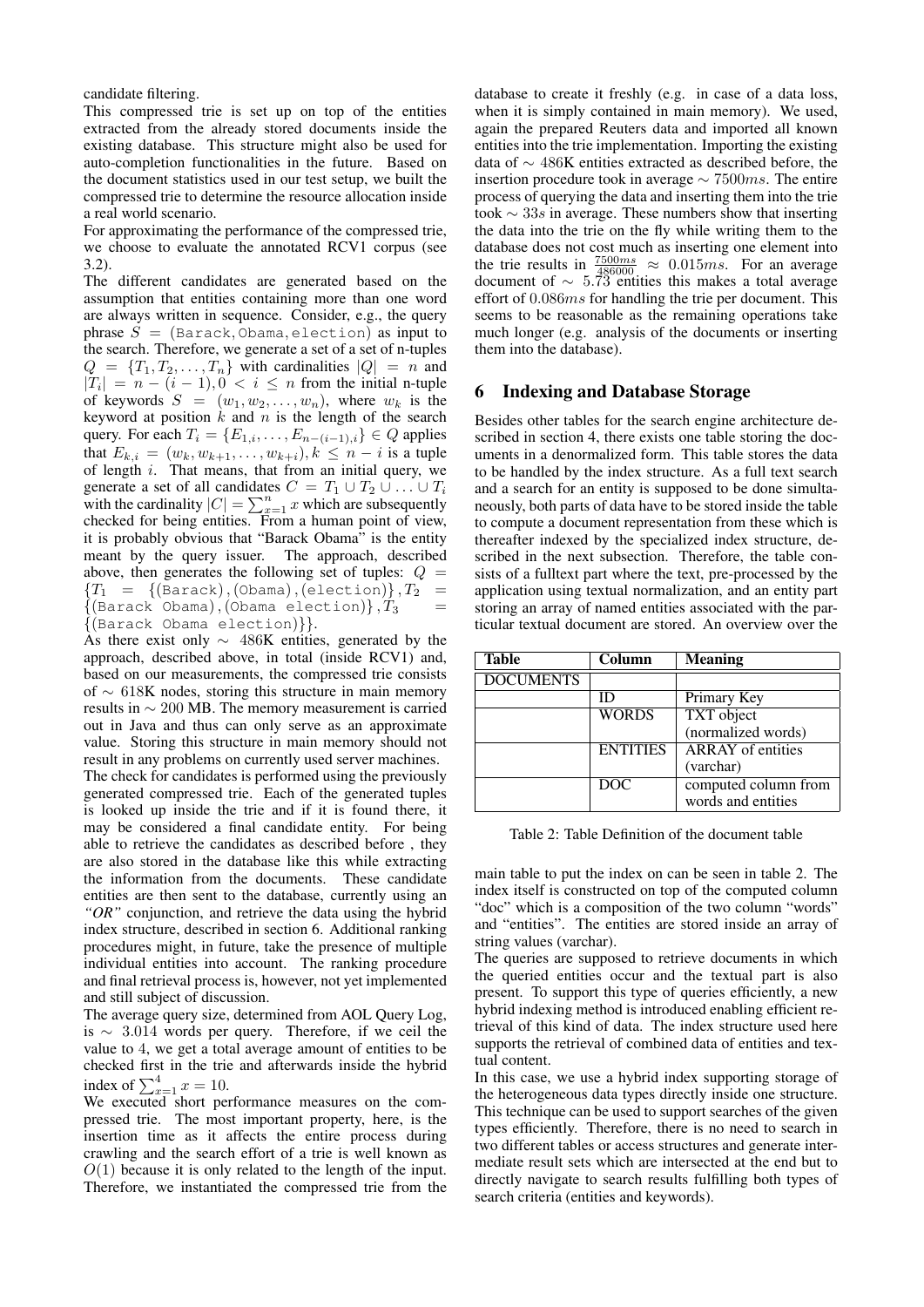### 6.1 Architecture

The index structure, used here, is similar to the one described in [Göbel *et al.*, 2009]. The main changes are based on the fact that it is implemented in a real world database system and the change of the augmented structure. In our case, a base index structure whose elements will be augmented with the bitlist has to be able to handle entities (in string representation) efficiently. Therefore, as the main hybrid structure, we chose a B-Tree (or B+-Tree, more precisely) whose elements are augmented with a bitlist which represents the sets of terms valid inside the subtree pointed to by a specific B+-Tree element.

Figure 5 shows a conceptual overview of the components



Figure 5: Conceptual Overview of the Entity B+-Tree

of the hybrid B+-Tree.

There are some additional structures used for administration of the index which are omitted in this graphic for simplicity reasons.

The central component of the index structure is the entity B-Tree. It stores combined keys of entity references and the bitlists which represent the presence or absence of terms from the initial inverted index. The initial inverted index itself stores all terms contained in the words column of the database table. If a term has a frequency higher than a pre-defined limit, it is moved into the hybrid part of the entity B-Tree and gets assigned a certain term index. This term index can then be used as identifier inside the bitlist. Primarily, the entities are not inserted into the entity B-Tree. They are stored in the so called "entity heap" where sequential comparisons of items which do not yet exceed the previously mentioned limit with respect to the absolute term frequency. If the limit is exceeded by one term, all entities referred to by each document the particular term points to are inserted into the entity B-Tree and the respective bits are set referring to the term identified by the assigned term index.

### 6.2 Algorithms

The insertion is done as described in algorithm 2. First, the items are added to the entity heap. After this operation, the references always point to the entity heap, which stores the document to entity assignment, and not the direct references to the documents any more. After that, the insertion operation continues to insert the full text terms into the initial inverted index (line 2). This operation also generates the list of terms and assignment to the entity heap references which exceed the artificial limit. If the references of one particular term does not exceed the artificial

### Algorithm 2: addDoc(doc)

```
add the entities to the entity
heap
```
- $_1$  ref = entityHeap.add(doc.getEntities()) // add the terms to the initial inverted index using the reference from the entityHeap
- <sup>2</sup> overflowTerms = initialInvInd.add(doc.getTerms(), ref) // generate assignments of entities to terms and documents
- <sup>3</sup> assignments =
- generateEntityTermAssignment(overflowTerms) 4 for entry  $\in$  assignments do
	- // insert the entity into the B-Tree
- $5$  leaf = insertEntity(entry.entity) // add the term code to documents assignment at the secondary inverted index
- <sup>6</sup> appendCodesDocs(leaf, entry) // adjust the B-Tree, update the keys, nodes and bitlists
- <sup>7</sup> adjustTree(leaf)

limit, the references are stored directly inside the initial inverted index. After that, assignments are generated which point from one entity to all term indices referring to lists of entity heap references to pre-calculate the operations to be performed at the secondary inverted index. The elements of this assignment list are then distributed into the entity B-Tree where first each entity element is inserted (or already found) and then the term index to document list entries from the particular assignment are inserted at the respective secondary inverted index. After that, the "adjustTree" method of the B-Tree is executed. This method performs the standard B-Tree operations. Additionally, it is extended to perform adjustments on bitlists to update the B-Tree, correctly for being able to descend to a subtree which has a certain term code set and additionally fulfill a search condition focussed towards an entity.

Searches are executed as described in algorithm 3. It starts using a list of terms and a set of entities to be contained in the documents inside the result set. First, the initial inverted index is searched for the terms and entities. If one term does not exceed the artificial limit regarding its absolute frequency in the document collection, it is filtered sequentially for containment of the set of entities. If the frequency is higher than the artificial limit the term code is returned. If the set of term codes is empty, either nothing has been found or all terms were found inside the initial inverted index and the intersections are already calculated. Otherwise, the search is continued inside the hybrid index. In each element there, checks are performed if the element satisfies the search condition for an entity and the term index obtained from the initial inverted index, simultaneously (line 5). Afterwards, the final result set is built by searching in each secondary inverted index for the set of term codes obtained from the initial inverted index. In this step, the entities to retrieve can be simply ignored as the hybrid search part only delivers valid leaf nodes inside the entity B-Tree which already have to satisfy the entity search condition. We also know that there exist entries satisfying both search conditions as the bitlist represents exactly this behaviour.